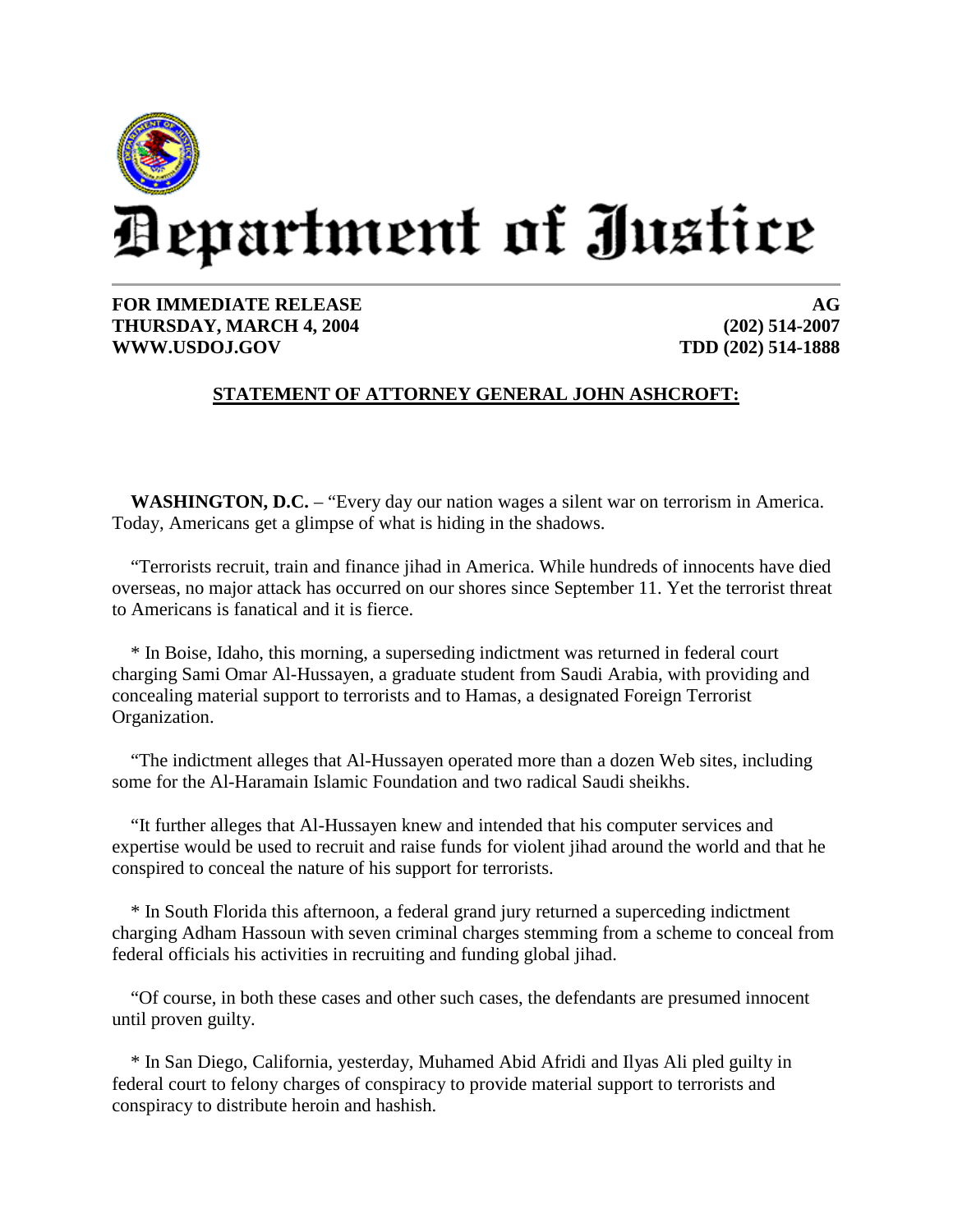"Both defendants admitted to conspiring to distribute approximately five metric tons of hashish and 600 kilograms of heroin from Pakistan to undercover United States law enforcement officers. Additionally, the defendants admitted to conspiring to receive, as partial payment for the drugs, four "Stinger" anti-aircraft missiles which they intended to sell to the Taliban, an organization they knew at the time to be the same as Al Qaeda.

\* In Buffalo, New York, yesterday, a federal jury convicted Aref Ahmed on charges of conspiracy to commit money laundering and smuggling contraband cigarettes.

"Ahmed was ordered detained pending sentencing in part based upon evidence that he helped finance the travel of the so-called Lackawanna Six from Buffalo to Afghanistan to attend an Al Qaeda-affiliated training camp.

\* In Alexandria, Virginia today, the Honorable Leonie M. Brinkema, judge of the United States District Court for the Eastern District of Virginia, convicted three men charged in the Virginia Jihad investigation.

"While a number of U.S. based terror cells have been disrupted and dismantled in the 30 months since September 11, this investigation has produced the largest number of terrorist convictions of any single case to date. Nine individuals have been convicted, including seven U.S. citizens.

"One individual with alleged involvement in this case was acquitted earlier this month. Another alleged member of the conspiracy goes on trial Monday. As with all indicted individuals, he is presumed innocent until proven guilty.

"The convictions announced today benefited greatly from the information sharing authorized by the USA PATRIOT Act. This investigation remains active and ongoing.

"Defendant Masoud Khan was convicted of eight charges: conspiracy to levy war against the United States; conspiracy; providing support to the Taliban; conspiracy to provide support to Lashkar-e-Taiba (LET); firearms conspiracy; and three counts of use of firearms in connection with a crime of violence.

"Defendant Hammad Abdur-Raheem was convicted on three counts: conspiring to provide material support to LET, conspiracy and firearms conspiracy.

"Seifullah Chapman was found guilty on five counts: conspiring to provide material support to LET, conspiracy, firearms conspiracy, possession of firearms in connection with a crime of violence and use of a firearm in connection with a crime of violence.

"The indictment alleged that certain defendants who went overseas did so to train with the terrorist group, Lashkar-e-Taiba in Pakistan. It further alleged that defendant Khan trained with the objective of entering Afghanistan to fight with the Taliban - at that time providing safe harbor and material support to Al-Qaeda - against the anticipated invasion of American military forces.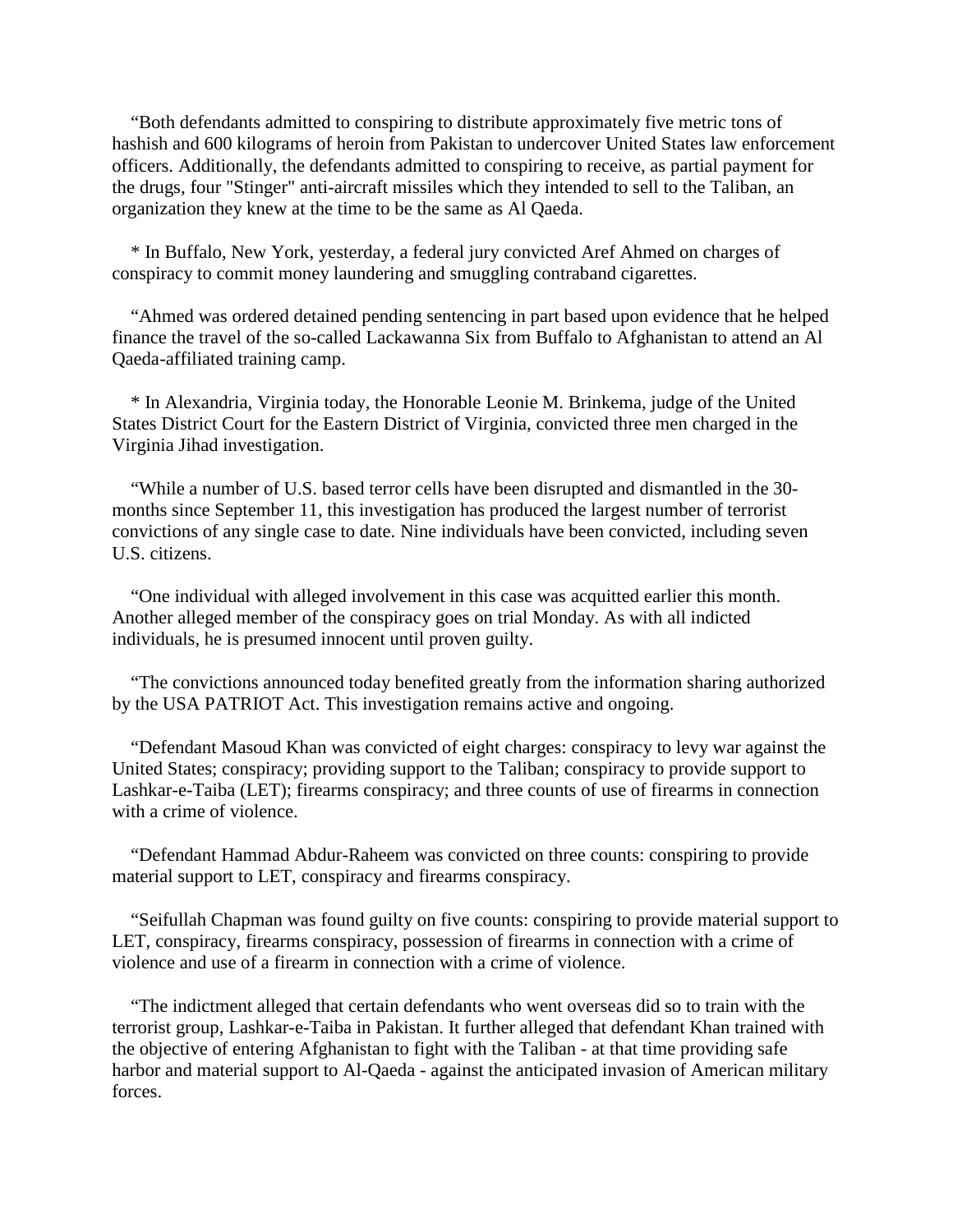"Some of the evidence presented during the trial included:

"In 2000 and 2001, a group of Muslim extremists in the Washington, D.C., suburban area trained to become mujahideen engaged in violent jihad. Some of them hoped to die "shaheed" that is, as martyrs - while waging violent jihad.

"In furtherance of the conspiracy, these individuals engaged in paramilitary training on secluded land in Northern Virginia to simulate actual combat. Evidence entered at trial showed that as part of their preparation for violent jihad, the organizers and recruits purchased AK-47 style rifles as well as hundreds of rounds of ammunition.

"The group also met covertly in Northern Virginia suburbs to hear inflammatory lectures on violent jihad. They were told that it was appropriate for Muslims to take up arms in jihad against American soldiers and to kill civilians during jihad.

"One of the defendants convicted today, Khan, was found in possession of "The Terrorist Handbook," a document containing instructions on how to manufacture and use explosives and chemicals as weapons.

"In all, seven of the defendants traveled overseas to Lashkar-e-Taiba camps for training in the use of machine guns, rocket-propelled grenades and anti-aircraft guns. The evidence presented at trial showed that four of the defendants left the United States for the camps just days after the September 11 terrorist attacks.

"Each of the three individuals convicted today face up to life in prison.

"The Department of Justice and its partners in federal, state and local law enforcement remain vigilant in our defense of freedom and in our pursuit of terrorists and their supporters wherever they may be.

"I thank U.S. Attorney for the District of Idaho, Tom Moss, and U.S. Attorney Jim McDevitt of the Eastern District of Washington, for their dedication. I also thank the U.S. Attorney for the Eastern District of Virginia, Paul J. McNulty, U.S. Attorney for the Southern District of California, Carol Lam, U.S. Attorney for the Southern District of Florida, Marc Jiménez, and their staffs, for their efforts on behalf of the American people.

"I also thank Assistant U.S. Attorneys Gordon Kromberg and David Laufman, and Department of Justice Trial Attorney John Gibbs, for prosecuting successfully the case in Alexandria. I also thank Mike Mason, the Assistant Director in Charge of the FBI Washington Field Office, for his assistance.

"All of these cases were investigated by local Joint Terrorism Task Forces, led by the FBI. The efforts of these and other JTTFs across this nation are noted and greatly appreciated. I also note the efforts of state and local law enforcement, as well as the Hong Kong Police Department, for their assistance in these investigations."